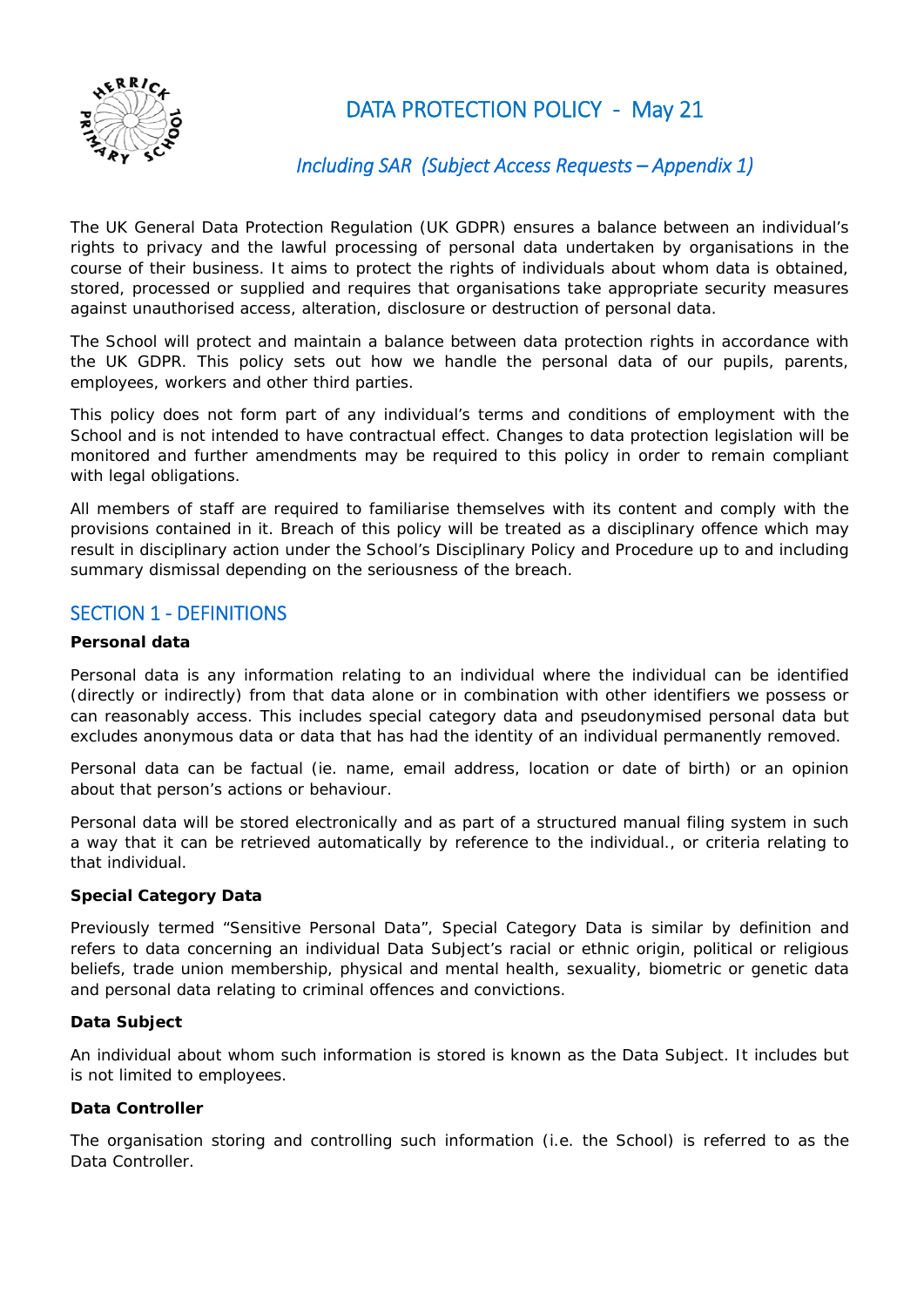## **Processing**

Processing data involves any activity that involves the use of personal data. This includes but is not limited to: obtaining, recording or holding data or carrying out any operation or set of operations on that data such as organisation, amending, retrieving using, disclosing, erasing or destroying it. Processing also includes transmitting or transferring personal data to third parties.

## **Automated Processing**

Any form of automated processing of personal data consisting of the use of personal data to evaluate certain personal aspects relating to an individual, in particular to analyse or predict aspects concerning that individual's performance at work, economic situation, health, personal preferences, interests, reliability, behaviour, location or movements.

An example of automated processing includes profiling and automated decision making. Automatic decision making is when a decision is made which is based solely on automated processing (without human intervention) which produces legal effects or significantly affects an individual. Automated decision making is prohibited except in exceptional circumstances.

#### **Data Protection Impact Assessment (DPIA)**

DPIAs are a tool used to identify risks in data processing activities with a view to reducing them.

#### **Criminal Records Information**

This refers to personal information relating to criminal convictions and offences, allegations, proceedings, and related security measures.

## SECTION 2 - WHEN CAN THE SCHOOL PROCESS PERSONAL DATA

### **Data Protection Principles**

The School are responsible for and adhere to the principles relating to the processing of personal data as set out in the UK GDPR.

The principles the School must adhere to are set out below.

## **Principle 1: Personal data must be processed lawfully, fairly and in a transparent manner**

The School only collect, process and share personal data fairly and lawfully and for specified purposes. The School must have a specified purpose for processing personal data and special category of data as set out in the UK GDPR.

Before the processing starts for the first time we will review the purposes of the particular processing activity and select the most appropriate lawful basis for that processing. We will then regularly review those purposes whilst processing continues in order to satisfy ourselves that the processing is necessary for the purpose of the relevant lawful basis (i.e. that there is no other reasonable way to achieve that purpose).

## **Personal Data**

The School may only process a data subject's personal data if one of the following fair processing conditions are met: -

- The data subject has given their consent;
- The processing is necessary for the performance of a contract with the data subject or for taking steps at their request to enter into a contract;
- To protect the data subject's vital interests;
- To meet our legal compliance obligations (other than a contractual obligation);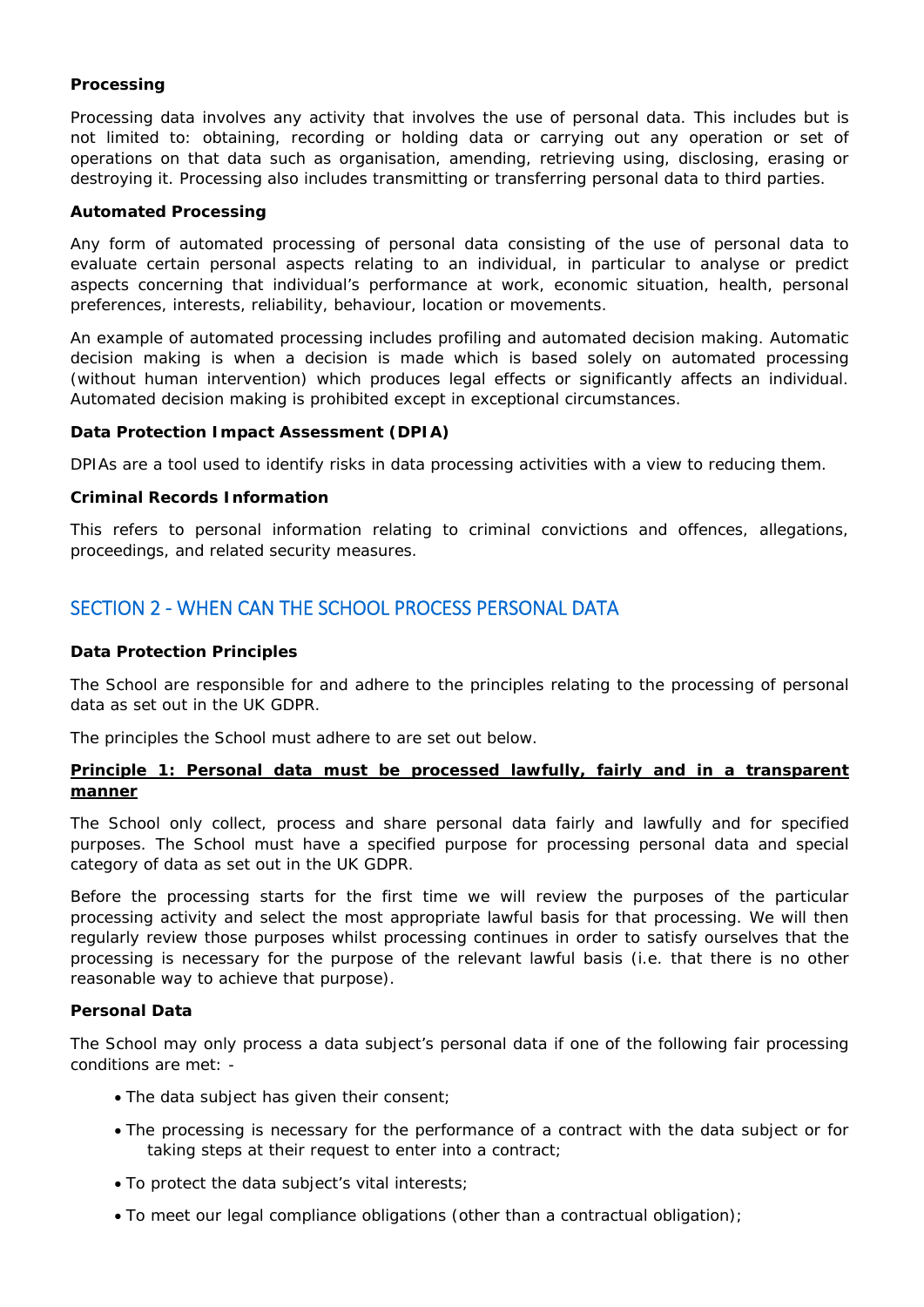- To perform a task in the public interest or in order to carry out official functions as authorised by law;
- For the purposes of the School's legitimate interests where authorised in accordance with data protection legislation. This is provided that it would not prejudice the rights and freedoms or legitimate interests of the data subject.

## **Special Category Data**

The School may only process special category data if they are entitled to process personal data (using one of the fair processing conditions above) AND one of the following conditions are met: -

- The data subject has given their explicit consent;
- The processing is necessary for the purposes of exercising or performing any right or obligation which is conferred or imposed on the School in the field of employment law, social security law or social protection law. This may include, but is not limited to, dealing with sickness absence, dealing with disability and making adjustments for the same, arranging private health care insurance and providing contractual sick pay;
- To protect the data subject's vital interests;
- To meet our legal compliance obligations (other than a contractual obligation);
- Where the data has been made public by the data subject;
- To perform a task in the substantial public interest or in order to carry out official functions as authorised by law;
- Where it is necessary for the purposes of preventive or occupational medicine, for the assessment of the working capacity of the employee, medical diagnosis, the provision of health or social care or treatment or the management of health or social care systems and services;
- Where it is necessary for reasons of public interest in the area of public health;
- The processing in necessary for archiving, statistical or research purposes.

The School identifies and documents the legal grounds being relied upon for each processing activity.

## **Consent**

Where the School relies on consent as a fair condition for processing (as set out above), it will adhere to the requirements set out in the UK GDPR.

Consent must be freely given, specific, informed and be an unambiguous indication of the data subject's wishes by which they signify agreement to the processing of personal data relating to them. Explicit consent requires a very clear and specific statement to be relied upon (i.e. more than just mere action is required).

A data subject will have consented to processing of their personal data if they indicate agreement clearly either by a statement or positive action to the processing. Consent requires affirmative action so silence, pre-ticked boxes or inactivity will not amount to valid consent.

Data subjects must be easily able to withdraw consent to processing at any time and withdrawal must be promptly honoured.

If explicit consent is required, the School will normally seek another legal basis to process that data. However if explicit consent is require the data subject will be provided with full information in order to provide explicit consent.

The School will keep records of consents obtained in order to demonstrate compliance with consent requirements under the UK GDPR.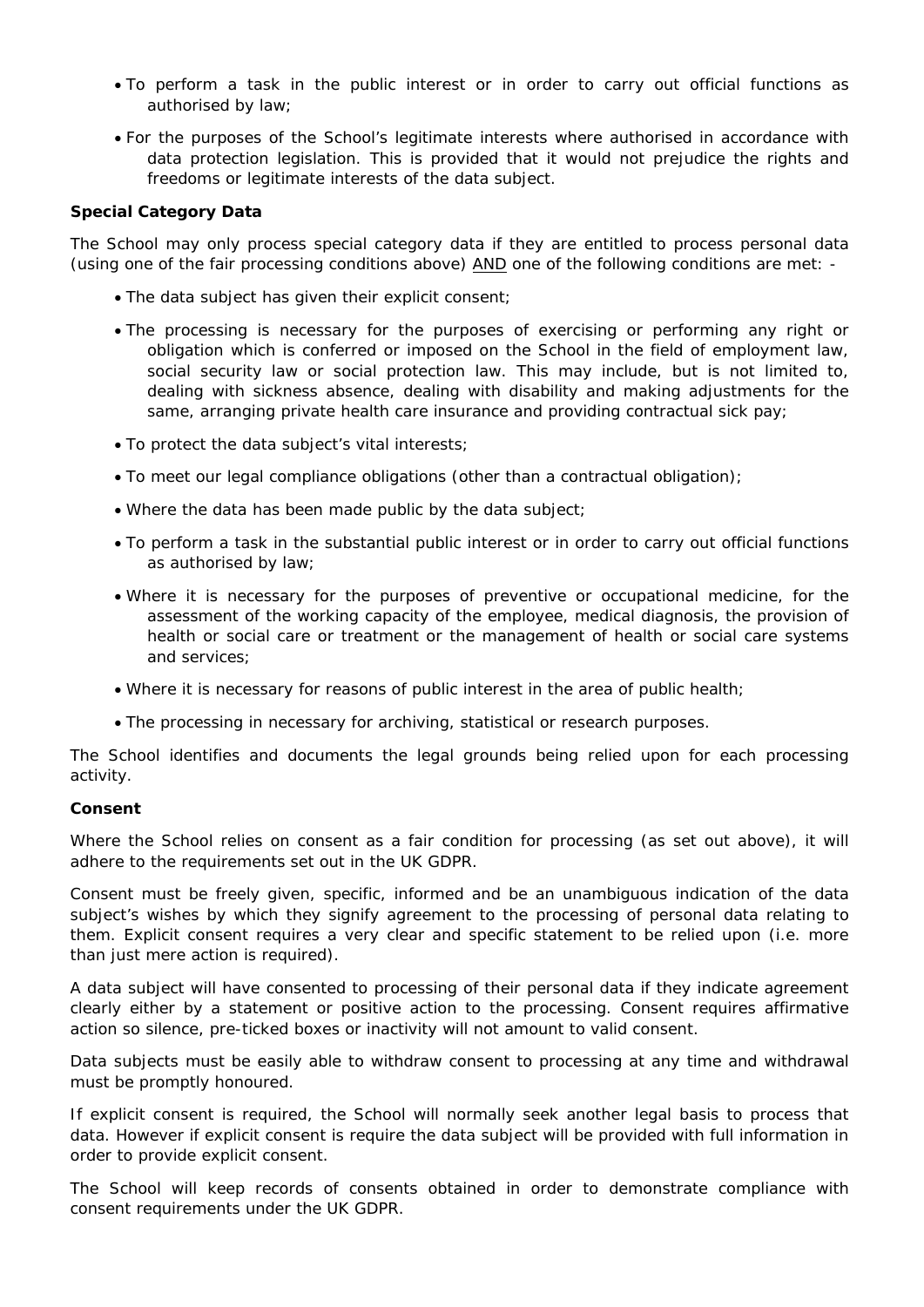## **Principle 2: Personal data must be collected only for specified, explicit and legitimate purposes**

Personal data will not be processed in any matter that is incompatible with the legitimate purposes.

The School will not use personal data for new, different or incompatible purposes from that disclosed when it was first obtained unless we have informed the data subject of the new purpose (and they have consented where necessary).

## **Principle 3: Personal data must be adequate, relevant and limited to what is necessary in relation to the purposes for which it is processed**

The School will only process personal data when our obligations and duties require us to. We will not collect excessive data and ensure any personal data collected is adequate and relevant for the intended purposes.

When personal data is no longer needed for specified purposes, the School will delete it, (further information can be found in the school Data Retention Policy on 'P' drive.)

## **Principle 4: Personal data must be accurate and, where necessary, kept up to date**

The School will endeavour to correct or delete any inaccurate data being processed by checking the accuracy of the personal data at the point of collection and at regular intervals afterwards. We will take all reasonable steps to destroy or amend inaccurate or out of date personal data.

Data subjects also have an obligation to ensure that their data is accurate, complete, up to date and relevant. Data subjects have the right to request rectification to incomplete or inaccurate data held by the School.

## **Principle 5: Personal data must not be kept in a form which permits identification of data subjects for longer than is necessary for the purposes for which the data is processed**

Legitimate purposes for which the data is being processed may include satisfying legal, accounting or reporting requirements. The School will ensure that they adhere to legal timeframes for retaining data.

We will take reasonable steps to destroy or erase from our systems all personal data that we no longer require. We will also ensure that data subjects are informed of the period for which data is stored and how that period is determined in our privacy notices.

Please refer to the School's Retention Policy for further details about how the School retains and removes data.

## **Principle 6: Personal data must be processed in a manner that ensures its security using appropriate technical and organisational measures to protect against unauthorised or unlawful processing and against accidental loss, destruction or damage**

In order to assure the protection of all data being processed, the School will develop, implement and maintain reasonable safeguard and security measures. This includes using measures such as:

- Encryption;
- Pseudonymisation (this is where the School replaces information that directly or indirectly identifies an individual with one or more artificial identifiers or pseudonyms so that the person to whom the data relates cannot be identified without the use of additional information which is meant to be kept separately and secure);
- Ensuring authorised access (i.e. that only people who have a need to know the personal data are authorised to access it);
- Adhering to confidentiality principles;
- Ensuring personal data is accurate and suitable for the process for which it is processed.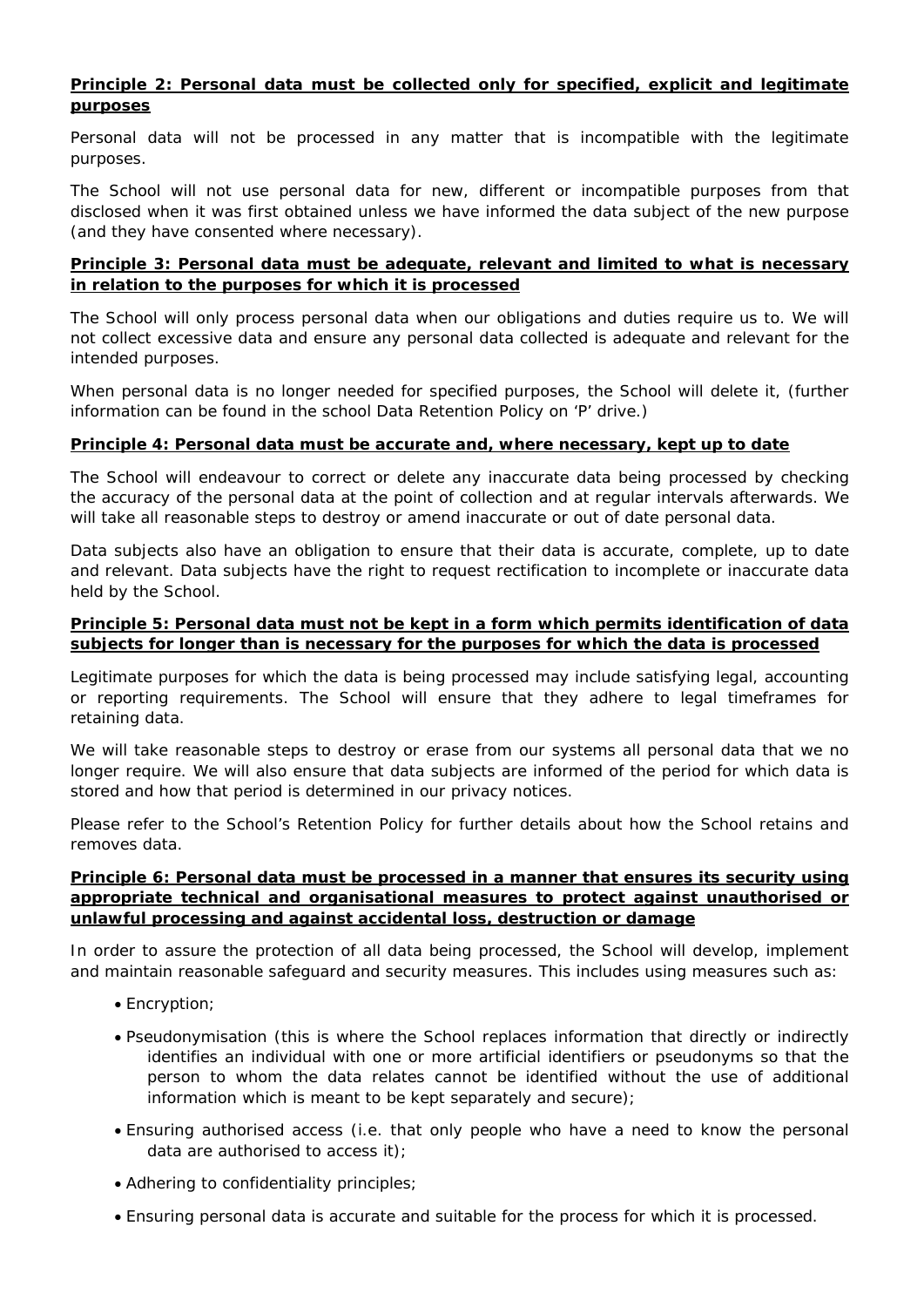The School follow procedures and technologies to ensure security and will regularly evaluate and test the effectiveness of those safeguards to ensure security in processing personal data.

The School will only transfer personal data to third party service providers who agree to comply with the required policies and procedures and agree to put adequate measures in place.

Full details on the School's security measures are set out in the School's Security Policy.

### **Sharing Personal Data**

The School will generally not share personal data with third parties unless certain safeguards and contractual arrangements have been put in place. These include if the third party: -

- Has a need to know the information for the purposes of providing the contracted services;
- Sharing the personal data complies with the privacy notice that has been provided to the data subject and, if required, the data subject's consent has been obtained;
- Has agreed to comply with the required data security standards, policies and procedures and put adequate security measures in place;
- The transfer complies with any applicable cross border transfer restrictions; and
- A fully executed written contract that contains UK GDPR approved third party clauses has been obtained.

There may be circumstances where the School is required either by law or in the best interests of our pupils, parents or staff to pass information onto external authorities, for example, the local authority, Ofsted or the department of health. These authorities are up to date with data protection law and have their own policies relating to the protection of any data that they receive or collect.

The intention to share data relating to individuals to an organisation outside of our School shall be clearly defined within written notifications and details and basis for sharing the data given.

#### **Transfer of Data Outside the European Economic Area (EEA)**

The UK GDPR restricts data transfers to countries outside the EEA in order to ensure that the level of data protection afforded to individuals by the UK GDPR is not undermined.

The School will not transfer data to another country outside of the EEA without appropriate safeguards being in place and in compliance with the UK GDPR. All staff must comply with the School's guidelines on transferring data outside of the EEA. For the avoidance of doubt, transfer of data can occur when you transmit, send, view or access that data in that particular country.

#### **Transfer of Data Outside the UK**

The School may transfer personal information outside the UK and/or to international organisations on the basis that the country, territory or organisation is designated as having an adequate level of protection. Alternatively, the organisation receiving the information has provided adequate safeguards by way of binding corporate rules, Standard Contractual Clauses or compliance with an approved code of conduct.

## SECTION 3 ‐ DATA SUBJECT'S RIGHTS AND REQUESTS

Personal data must be made available to data subjects as set out within this policy and data subjects must be allowed to exercise certain rights in relation to their personal data.

The rights data subjects have in relation to how the School handle their personal data are set out below: -

- (a) (Where consent is relied upon as a condition of processing) To withdraw consent to processing at any time;
- (b) Receive certain information about the School's processing activities;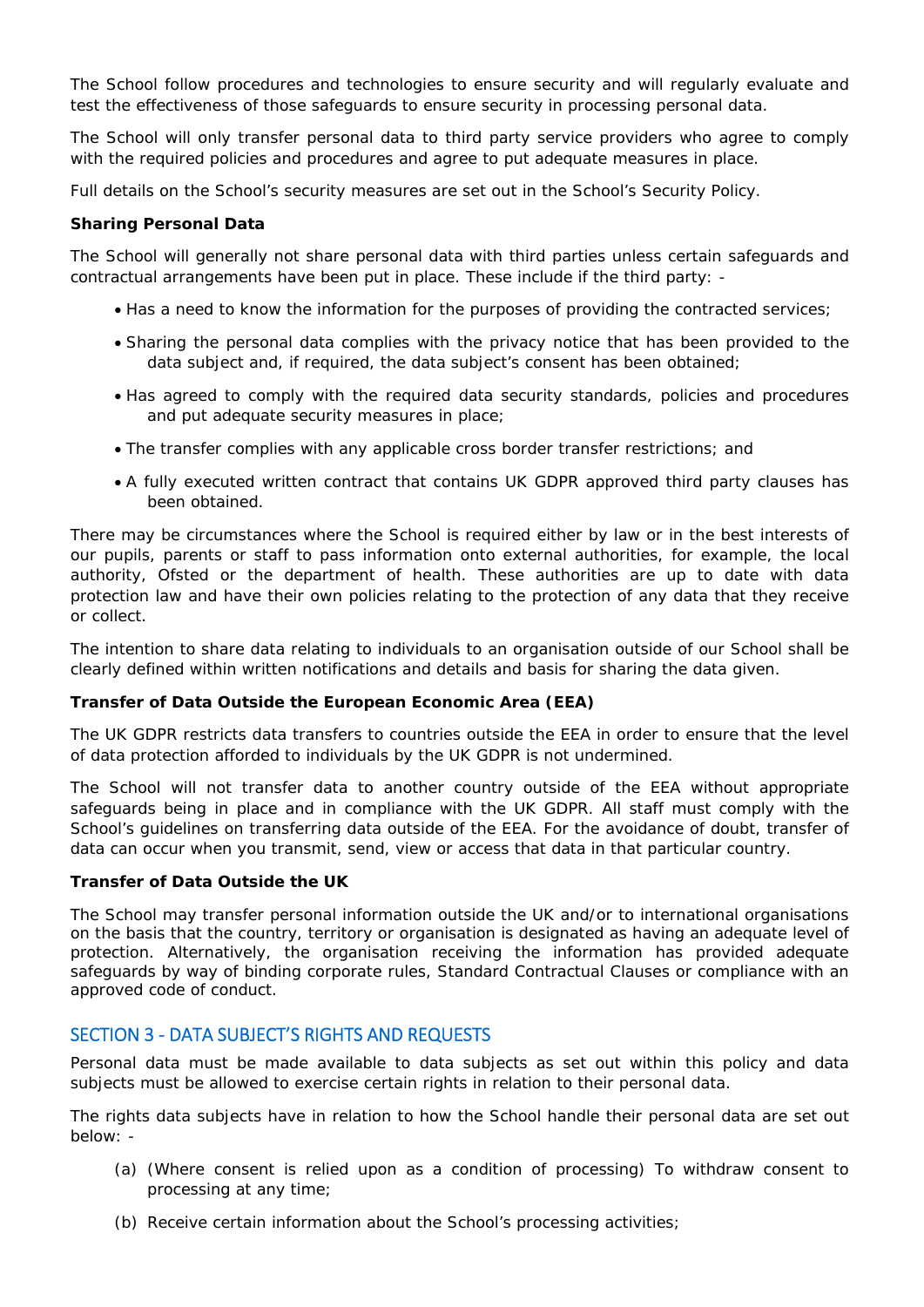- (c) Request access to their personal data that we hold (see "Subject Access Requests" at Appendix 1);
- (d) Prevent our use of their personal data for marketing purposes;
- (e) Ask us to erase personal data if it is no longer necessary in relation to the purposes for which it was collected or processed or to rectify inaccurate data or to complete incomplete data;
- (f) Restrict processing in specific circumstances;
- (g) Challenge processing which has been justified on the basis of our legitimate interests or in the public interest;
- (h) Request a copy of an agreement under which personal data is transferred outside the EEA;
- (i) Object to decisions based solely on automated processing;
- (j) Prevent processing that is likely to cause damage or distress to the data subject or anyone else;
- (k) Be notified of a personal data breach which is likely to result in high risk to their rights and freedoms;
- (l) Make a complaint to the supervisory authority; and
- (m) In limited circumstances, receive or ask for their personal data to be transferred to a third party in a structured, commonly used and machine readable format.

If any request is made to exercise the rights above, it is a requirement for the relevant staff member within the School to verify the identity of the individual making the request.

## **Direct Marketing**

The School are subject to certain rules and privacy laws when marketing. For example a data subject's prior consent will be required for electronic direct marketing (eg. by email, text or automated calls).

The School will explicitly offer individuals the opportunity to object to direct marketing and will do so in an intelligible format which is clear for the individual to understand. The School will promptly respond to any individual objection to direct marketing.

## **Employee Obligations**

Employees may have access to the personal data of other members of staff, suppliers, parents or pupils of the School in the course of their employment or engagement. If so, the School expects those employees to help meet the School's data protection obligations to those individuals. Specifically, you must: -

- Only access the personal data that you have authority to access, and only for authorised purposes;
- Only allow others to access personal data if they have appropriate authorisation;
- Keep personal data secure (eg. by complying with rules on access to school premises, computer access, password protection and destruction [Refer to the School's Security Policy for further details about our security processes];
- Not to remove personal data or devices containing personal data from the School premises unless appropriate security measures are in place (such as pseudonymisation, encryption, password protection) to secure the information;
- Not to store personal information on local drives.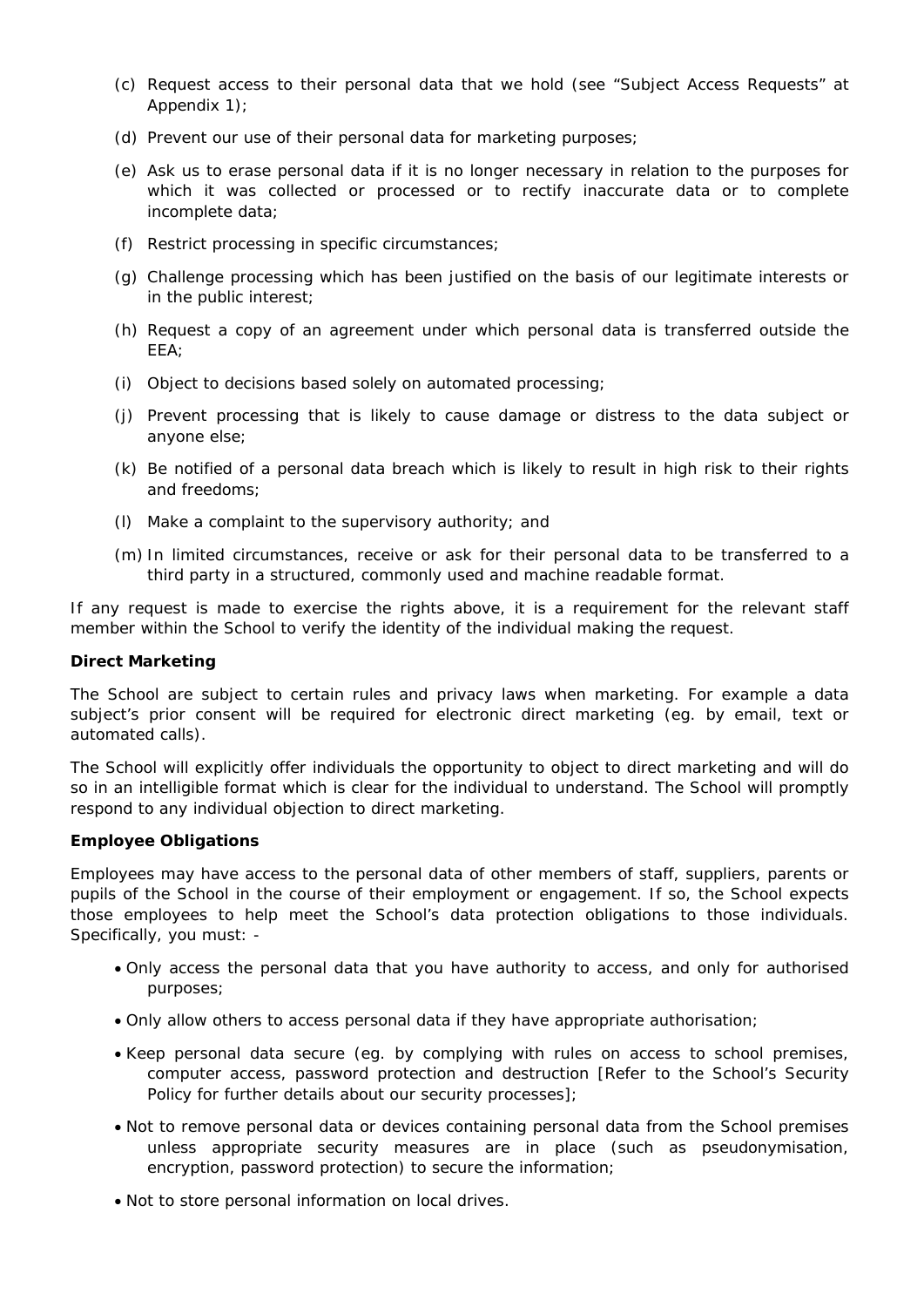## SECTION 4 ‐ ACCOUNTABILITY

The School will ensure compliance with data protection principles by implementing appropriate technical and organisational measures. We are responsible for and demonstrate accountability with the UK GDPR principles.

The School have taken the following steps to ensure and document GDPR compliance: -

## **Data Protection Officer (DPO)**

Please find below details of the School's Data Protection Officer: -

Data Protection Officer: Judicium Consulting Limited Address: 72 Cannon Street, London, EC4N 6AE Email: [dataservices@judicium.com](mailto:dataservices@judicium.com) Web: [www.judiciumeducation.co.uk](http://www.judiciumeducation.co.uk/) Telephone: 0203 326 9174 Lead Contact: Craig Stilwell

The DPO is responsible for overseeing this Data Protection Policy and developing data-related policies and guidelines.

Please contact the headteacher with any questions about the operation of this Data Protection Policy or the UK GDPR if you have any concerns that this policy is not being or has not been followed. In particular, you must always contact the DPO in the following circumstances: -

- (a) If you are unsure of the lawful basis being relied on by the School to process personal data;
- (b) If you need to rely on consent as a fair reason for processing (please see below the section on consent for further detail);
- (c) If you need to draft privacy notices or fair processing notices;
- (d) If you are unsure about the retention periods for the personal data being processed (please refer to the School's Data Retention Policy in the first instance];
- (e) If you are unsure about what security measures need to be put in place to protect personal data;
- (f) If there has been a personal data breach [please refer to the procedure set out in the School's Data Breach Policy];
- (g) If you are unsure on what basis to transfer personal data outside the EEA;
- (h) If you need any assistance dealing with any rights invoked by a data subject;
- (i) Whenever you are engaging in a significant new (or a change in) processing activity which is likely to require a data protection impact assessment or if you plan to use personal data for purposes other than what it was collected for;
- (j) If you plan to undertake any activities involving automated processing or automated decision making;
- (k) If you need help with any contracts or areas in relation to sharing personal data with third parties.

#### **Personal Data Breaches**

The UK GDPR requires the School to notify any applicable personal data breach to the Information Commissioner's Office (ICO).

The school have put in place procedures to deal with any suspected personal data breach and will notify data subjects or any applicable regulator where we are legally required to do so.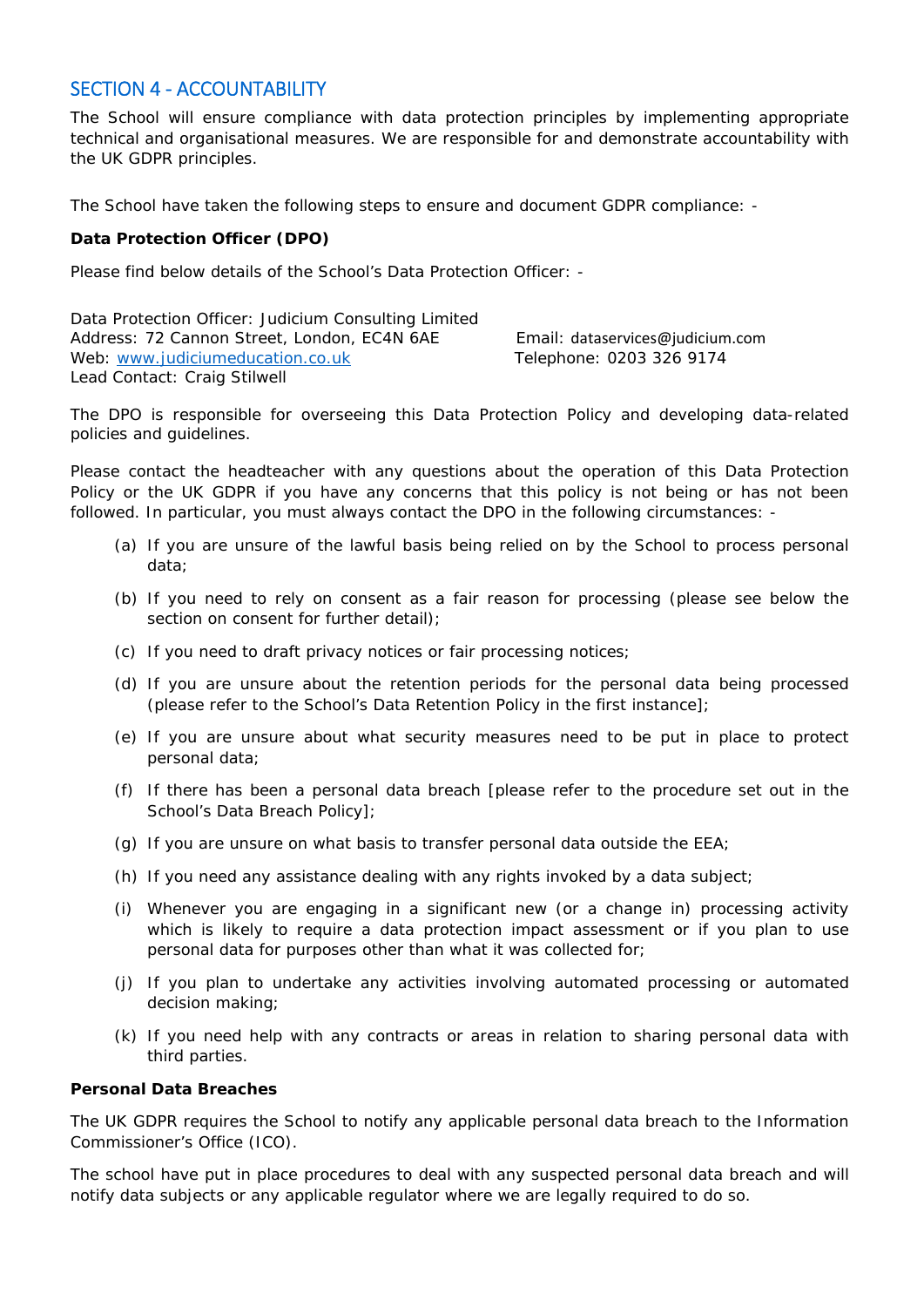If you know or suspect that a personal data breach has occurred, do not attempt to investigate the matter yourself. Immediately contact the headteacher.

## **Transparency and Privacy Notices**

The School will provide detailed, specific information to data subjects. This information will be provided through the School's privacy notices which are concise, transparent, intelligible, easily accessible and in clear and plain language so that a data subject can easily understand them. Privacy notices sets out information for data subjects about how the School use their data and the School's privacy notices are tailored to suit the data subject.

Whenever we collect personal data directly from data subjects, including for human resources or employment purposes, we will provide the data subject with all the information required by the UK GDPR including the identity of the data protection officer, the School's contact details, how and why we will use, process, disclose, protect and retain personal data. This will be provided in our Privacy Notice.

When personal data is collected indirectly (for example from a third party or publically available source), we will provide the data subject with the above information as soon as possible after receiving the data. The School will also confirm whether that third party has collected and processed data in accordance with the UK GDPR.

Notifications shall be in accordance with ICO guidance and, where relevant, be written in a form understandable by those defined as "children" under the UK GDPR

#### **Privacy By Design**

The School adopt a privacy be design approach to data protection to ensure that we adhere to data compliance and to implement technical and organisational measures in an effective manner.

Privacy by design is an approach that promotes privacy and data protection compliance from the start. To help us achieve this, the School takes into account the nature and purposes of the processing, any cost of implementation and any risks to rights and freedoms of data subjects when implementing data processes.

## **Data Protection Impact Assessments (DPIAs)**

In order to achieve a privacy by design approach, the School conduct DPIAs for any new technologies or programmes being used by the School which could affect the processing of personal data. In any event the School carries out DPIAs when required by the UK GDPR in the following circumstances: -

- For the use of new technologies (programs, systems or processes) or changing technologies;
- For the use of automated processing;
- For large scale processing of special category data;
- For large scale, systematic monitoring of a publicly accessible area (through use of CCTV).

Our DPIAs contain: -

- A description of the processing, its purposes and any legitimate interests used;
- An assessment of the necessity and proportionality of the processing in relation to its purpose;
- An assessment of the risk to individuals; and
- The risk mitigation measures in place and demonstration of compliance.

#### **Record Keeping**

The School are required to keep full and accurate records of our data processing activities. These records include: -

- The name and contact details of the School;
- The name and contact details of the Data Protection Officer;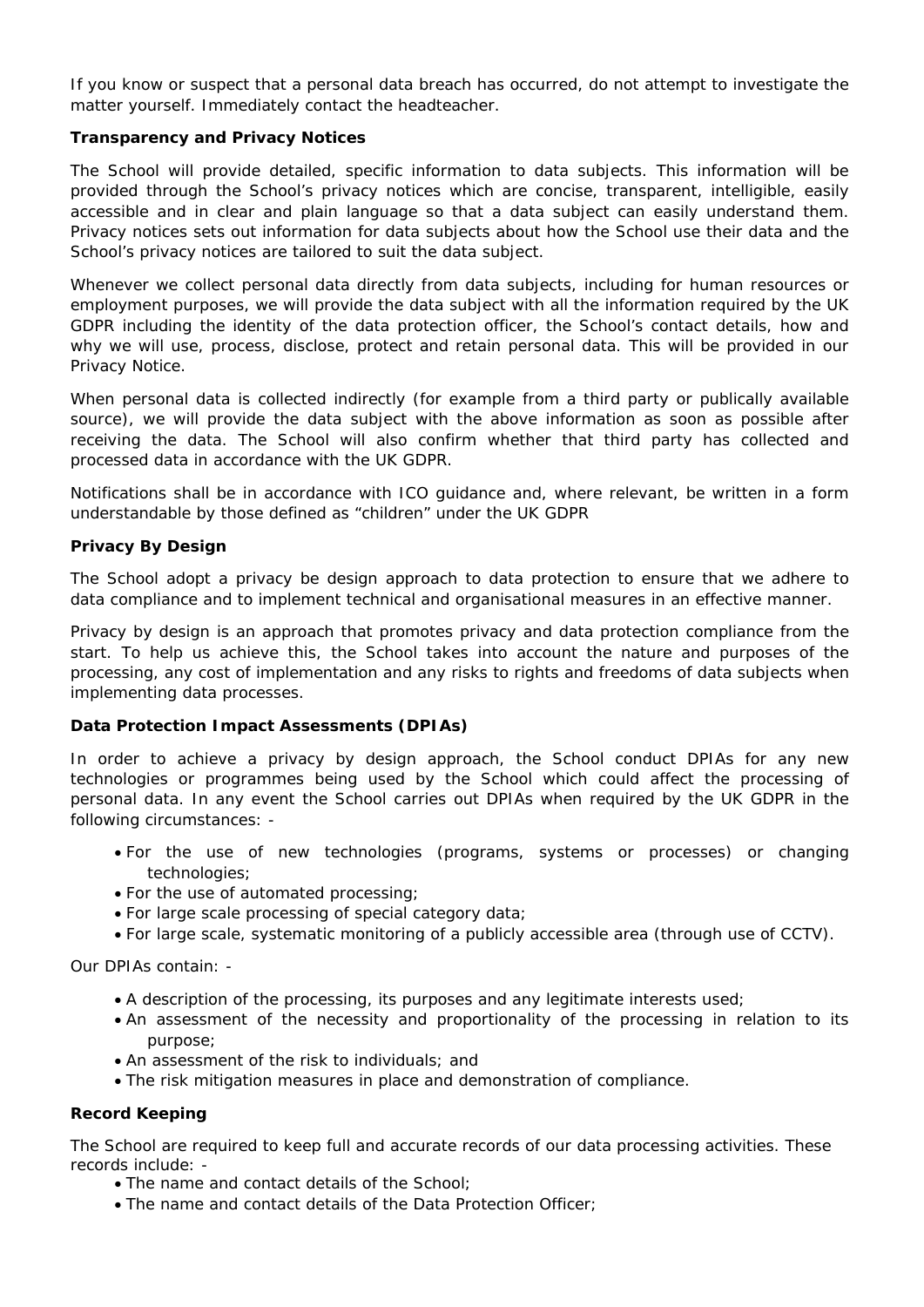- Descriptions of the types of personal data used;
- Description of the data subjects;
- Details of the School's processing activities and purposes;
- Details of any third party recipients of the personal data;
- Where personal data is stored;
- Retention periods; and
- Security measures in place.

## **Training**

The School will ensure all relevant personnel have undergone adequate training to enable them to comply with data privacy laws.

## **Audit**

The School through its Data Protection Officer, regularly test our data systems and processes in order to assess compliance. These are done through data audits which take place annually in order to review use of personal data.

## **Related Policies**

Staff should refer to the following policies that are related to this data protection policy: -

| Electronic Information & Communications Policy |
|------------------------------------------------|
|                                                |
|                                                |

These policies are also designed to protect personal data and can be found on the 'P' drive in the School Policies folder.

## **Monitoring**

We will monitor the effectiveness of this and all of our policies and procedures and conduct a full review and update as appropriate.

Our monitoring and review will include looking at how our policies and procedures are working in practice to reduce the risks posed to the School.

**-------------------------------------------------------------------------------------------------------**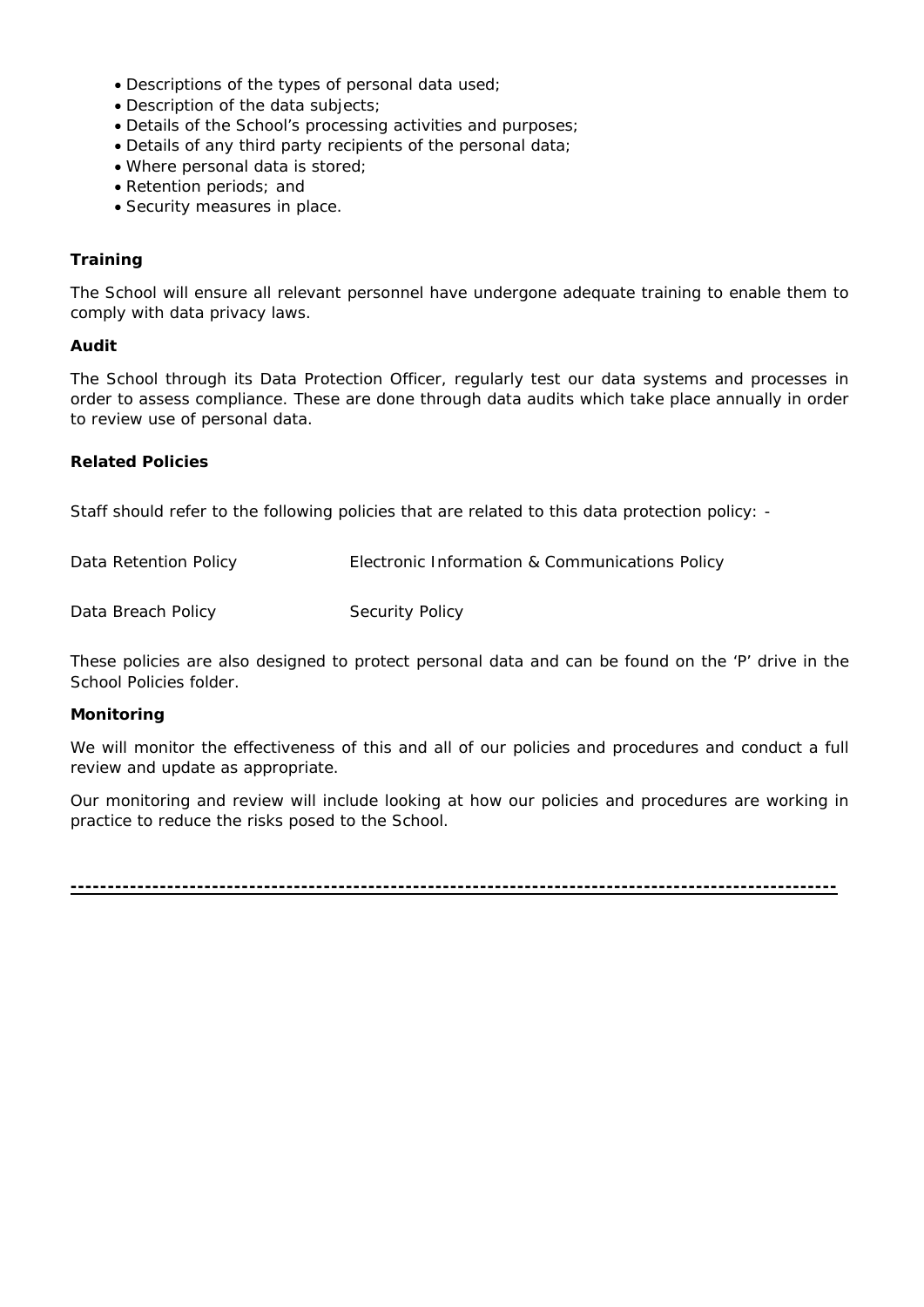# Subject Access Requests (SAR)

Under Data Protection Law, Data Subjects have a general right to find out whether the School hold or process personal data about them, to access that data, and to be given supplementary information. This is known as the right of access, or the right to make a data subject access request (SAR). The purpose of the right is to enable the individual to be aware of, and verify, the lawfulness of the processing of personal data that the School are undertaking.

A Data Subject has the right to be informed by the School of the following: -

(a) Confirmation that their data is being processed;

- (b) Access to their personal data;
- (c) A description of the information that is being processed;
- (d) The purpose for which the information is being processed;
- (e) The recipients/class of recipients to whom that information is or may be disclosed;
- (f) Details of the School's sources of information obtained;
- (g) In relation to any Personal Data processed for the purposes of evaluating matters in relation to the Data Subject that has constituted or is likely to constitute the sole basis for any decision significantly affecting him or her, to be informed of the logic of the Data Controller's decision making. Such data may include, but is not limited to, performance at work, creditworthiness, reliability and conduct; and
- (h) Other supplementary information.

## **How to recognise a subject access request**

A data subject access request is a request from an individual (or from someone acting with the authority of an individual, e.g. a solicitor or a parent making a request in relation to information relating to their child):

- for confirmation as to whether the School process personal data about him or her and, if so
- for access to that personal data
- and/or certain other supplementary information

A valid SAR can be both in writing (by letter, email, WhatsApp text) or verbally (e.g. during a telephone conversation). The request may refer to the UK GDPR and/or to 'data protection' and/or to 'personal data' but does not need to do so in order to be a valid request. For example, a letter which states 'please provide me with a copy of information that the School hold about me' will be a data subject access request and should be treated as such.

A data subject is generally only entitled to access their own personal data, and not information relating to other people.

## **How to make a data subject access request**

Whilst there is no requirement to do so, we encourage any individuals who wish to make such a request to make the request in writing, detailing exactly the personal data being requested. This allows the School to easily recognise that you wish to make a data subject access request and the nature of your request.

If the request is unclear/ vague we may be required to clarify the scope of the request which may in turn delay the start of the time period for dealing with the request.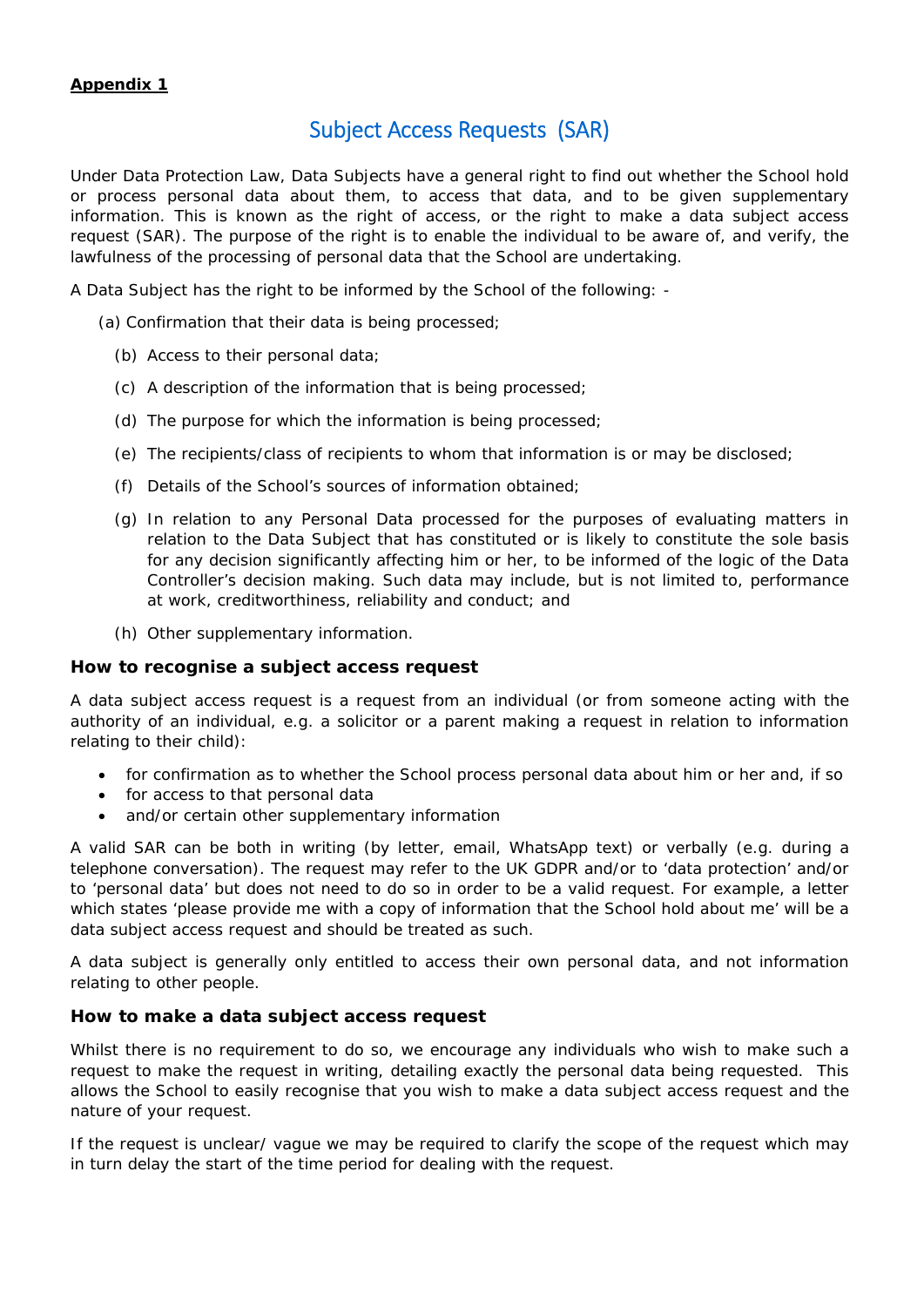## **What to do when you receive a data subject access request**

All data subject access requests should be immediately directed to the headteacher who should contact Judicium as DPO in order to assist with the request and what is required.

There are limited timescales within which the School must respond to a request and any delay could result in failing to meet those timescales, which could lead to enforcement action by the Information Commissioner's Office (ICO) and/or legal action by the affected individual without delay and failure to do so may result in disciplinary action taken.

## **Acknowledging the request**

When receiving a SAR the School shall acknowledge the request as soon as possible and inform the requester about the statutory deadline (of one calendar month) to respond to the request.

In addition to acknowledging the request, the School may ask for:

- proof of ID (if needed);
- further clarification about the requested information;
- if it is not clear where the information shall be sent, the School must clarify what address/email address to use when sending the requested information; and/or
- consent (if requesting third party data).

The School will work with their DPO in order to create the acknowledgment.

## **Verifying the identity of a requester or requesting clarification of the request**

Before responding to a SAR, the School will take reasonable steps to verify the identity of the person making the request. In the case of current employees, this will usually be straightforward. The School is entitled to request additional information from a requester in order to verify whether the requester is in fact who they say they are. Where the School has reasonable doubts as to the identity of the individual making the request, evidence of identity may be established by production of a passport, driving license, a recent utility bill with current address, birth/marriage certificate, credit card or a mortgage statement.

If an individual is requesting a large amount of data the School may ask the requester for more information for the purpose of clarifying the request, but the requester shall never be asked why the request has been made. The School shall let the requestor know as soon as possible where more information is needed before responding to the request.

In both cases, the period of responding begins when the additional information has been received. If the School do not receive this information, they will be unable to comply with the request.

## **Requests made by third parties or on behalf of children**

The school need to be satisfied that the third party making the request is entitled to act on behalf of the individual, but it is the third party's responsibility to provide evidence of this entitlement. This might be a written authority to make the request or it might be a more general power of attorney. The School may also require proof of identity in certain circumstances.

If the School is in any doubt or has any concerns as to providing the personal data of the data subject to the third party, then it should provide the information requested directly to the data subject. It is then a matter for the data subject to decide whether to share this information with any third party.

When requests are made on behalf of children, it is important to note that even if a child is too young to understand the implications of subject access rights, it is still the right of the child, rather than of anyone else such as a parent or guardian, to have access to the child's personal data. Before responding to a SAR for information held about a child, the School should consider whether the child is mature enough to understand their rights.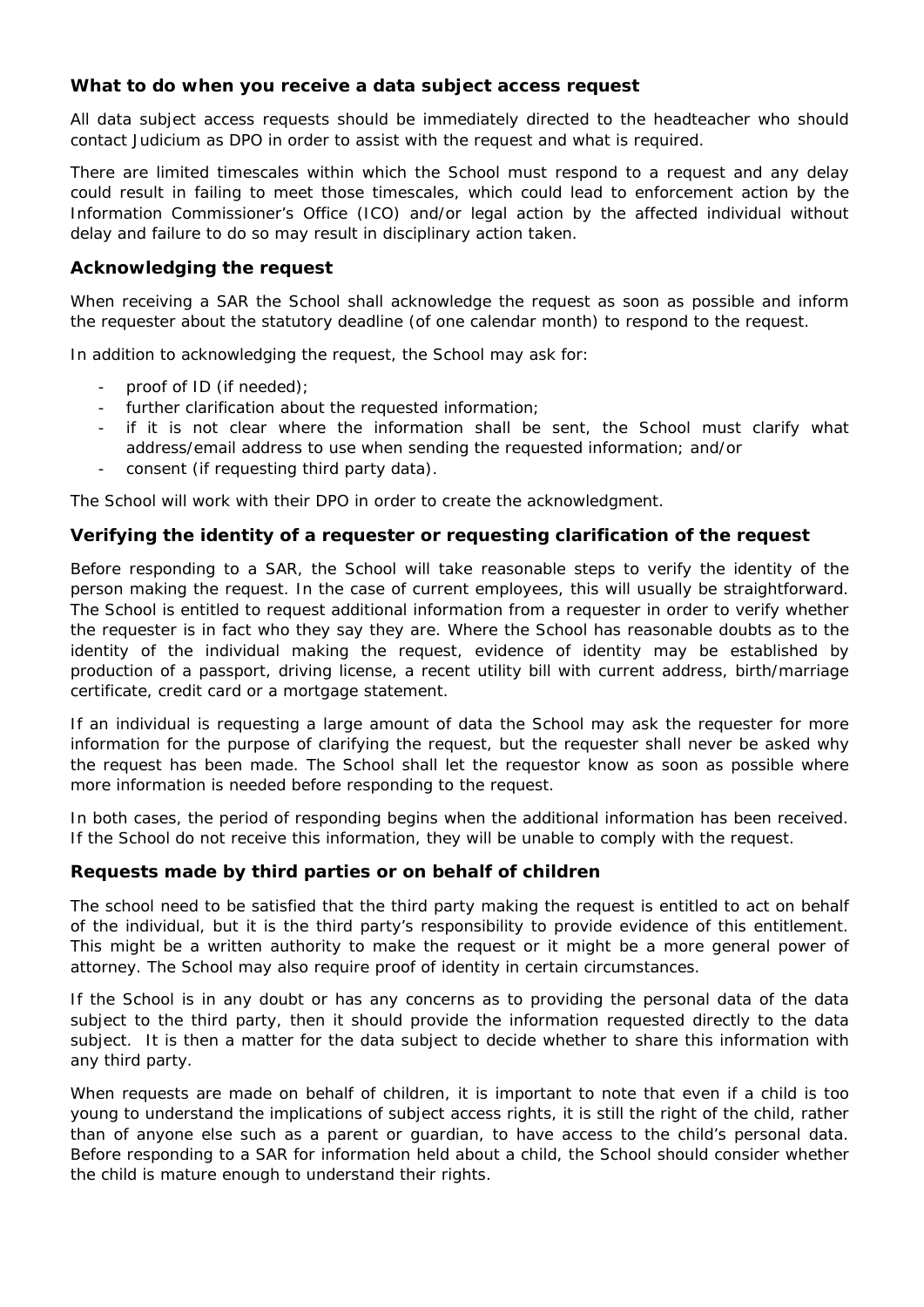If the school is confident that the child can understand their rights, then the School should usually respond directly to the child or seek their consent before releasing their information.

It shall be assessed if the child is able to understand (in broad terms) what it means to make a subject access request and how to interpret the information they receive as a result of doing so. When considering borderline cases, it should be taken into account, among other things:

- the child's level of maturity and their ability to make decisions like this;
- the nature of the personal data;
- any court orders relating to parental access or responsibility that may apply;
- any duty of confidence owed to the child or young person;
- any consequences of allowing those with parental responsibility access to the child's or young person's information. This is particularly important if there have been allegations of abuse or ill treatment;
- any detriment to the child or young person if individuals with parental responsibility cannot access this information; and
- any views the child or young person has on whether their parents should have access to information about them.

Generally, a person aged 12 years or over is presumed to be of sufficient age and maturity to be able to exercise their right of access, unless the contrary is shown.

In relation to a child 12 years of age or older, then provided that the School is confident that they understand their rights, and there is no reason to believe that the child does not have the capacity to make a request on their own behalf, the School will require the written authorisation of the child before responding to the requester, or provide the personal data directly to the child.

The School may also refuse to provide information to parents if there are consequences of allowing access to the child's information – for example if it is likely to cause detriment to the child.

## **Fee for responding to a SAR**

The School will usually deal with a SAR free of charge. Where a request is considered to be manifestly unfounded or excessive a fee to cover administrative costs may be requested.

## **Time Period for Responding to a SAR**

The School has one calendar month to respond to a SAR. This will run from the day that the request was received or from the day when any additional identification or other information requested is received, or payment of any required fee has been received.

The circumstances where the School is in any reasonable doubt as to the identity of the requester, this period will not commence unless and until sufficient information has been provided by the requester as to their identity, and in the case of a third party requester, the written authorisation of the data subject has been received.

The period for response may be extended by a further two calendar months in relation to complex requests. What constitutes a complex request will depend on the particular nature of the request. The DPO must always be consulted in determining whether a request is sufficiently complex as to extend the response period.

Where a request is considered to be sufficiently complex as to require an extension of the period for response, the School will need to notify the requester within one calendar month of receiving the request, together with reasons as to why this extension is considered necessary.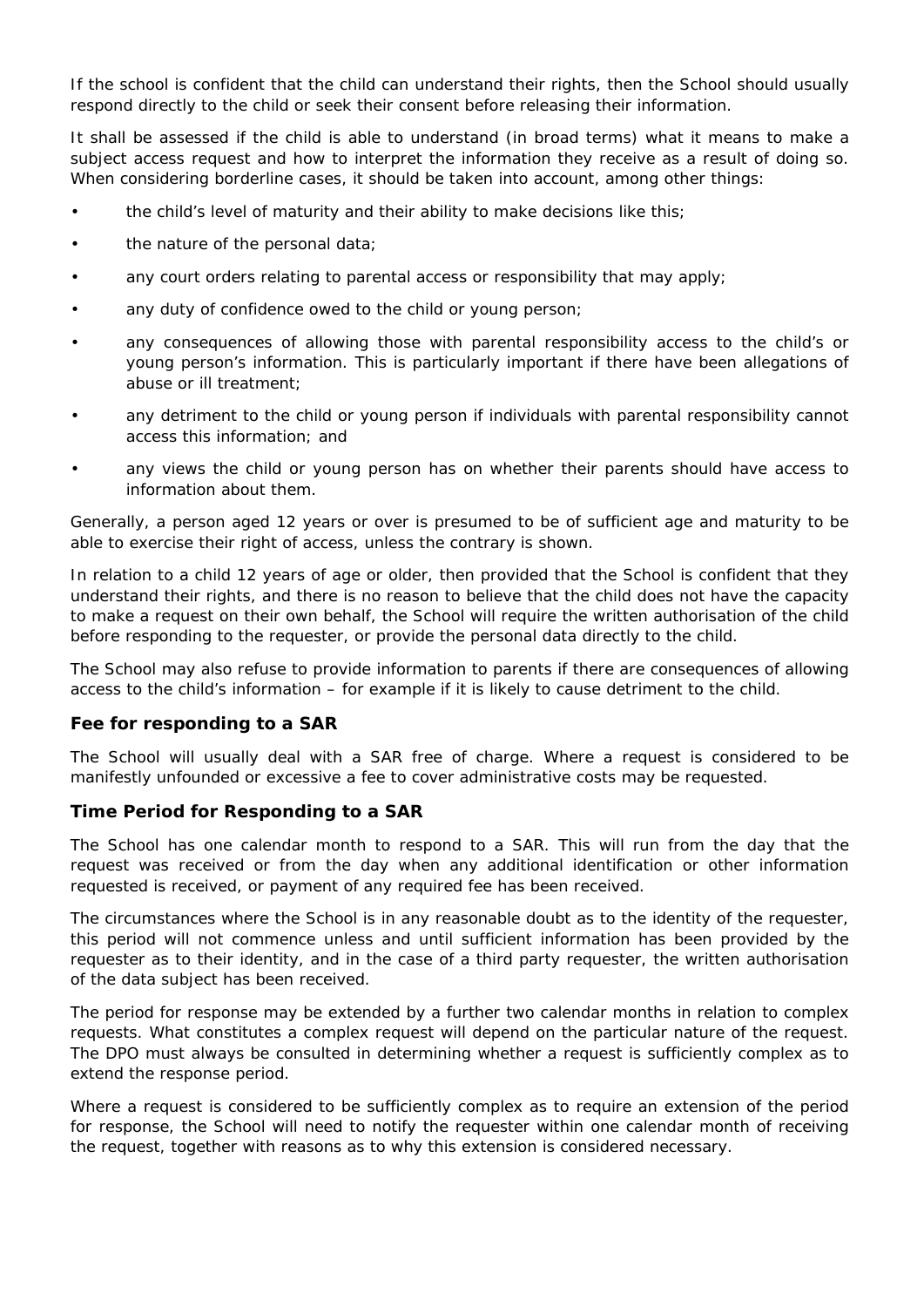## **School closure periods**

Requests received during or just before school closure periods may not be able to be responded to within the one calendar month response period.

This is because when the School is closed there is no one on site to review emails, or deal with the request. As a result, it is unlikely that your request will be able to be dealt with during this time.

We may not be able to acknowledge your request during this time (i.e. until a time when we receive the request), however, if we can acknowledge the request we may still not be able to deal with it until the School re-opens.

The School will endeavour to comply with requests as soon as possible and will keep in communication with you as far as possible. If your request is urgent, please provide your request during term times and not during/close to closure periods.

## **Information to be provided in response to a request**

The individual is entitled to receive access to the personal data we process about him or her.

- the purpose for which we process the data;
- the recipients or categories of recipient to whom the personal data has been or will be disclosed;
- where possible, the period for which it is envisaged the personal data will be stored, or, if not possible, the criteria used to determine that period;
- the fact that the individual has the right:
	- o to request that the Company rectifies, erases or restricts the processing of his /her personal data; or
	- o to object to its processing;
	- o to lodge a complaint with the ICO;
	- o where the personal data has not been collected from the individual, any information available regarding the source of the data;
	- o any automated decision we have taken about him or her together with meaningful information about the logic involved, as well as the significance and the envisaged consequences of such processing for him or her.

The information should be provided in a way that is concise, transparent, easy to understand and easy to access using clear and plain language, with any technical terms, abbreviations or codes explained. The response shall be given in writing if the SAR was made in writing in a commonlyused electronic format.

The information that the School are required to supply in response to a SAR must be supplied by reference to the data in question at the time the request was received. However, as the School have one month in which to respond the School is allowed to take into account any amendment or deletion made to the personal data between the time the request is received and the time the personal data is supplied if such amendment or deletion would have been made regardless of the receipt of the SAR.

The School is therefore, allowed to carry out regular housekeeping activities even if this means deleting or amending personal data after the receipt of a SAR. The School is not allowed to amend or delete data to avoid supplying the data.

## **How to locate information**

The personal data the School need to provide in response to a data subject access request may be located in several of the electronic and manual filing systems. This is why it is important to identify at the outset the type of information requested so that the search can be focused.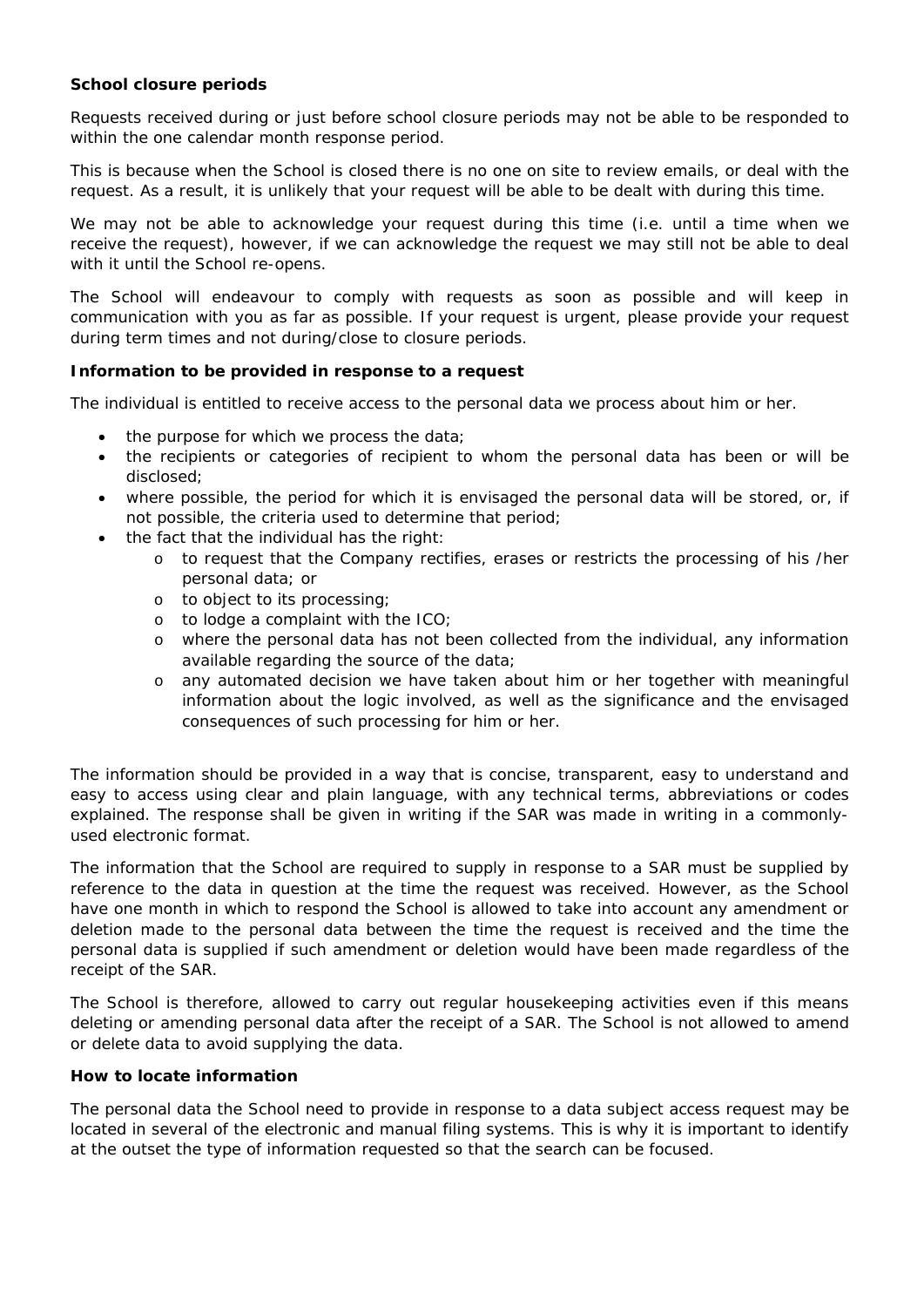Depending on the type of information requested, the School may need to search all or some of the following:

- electronic systems, e.g. databases, networked and non-networked computers, servers, customer records, human resources system, email data, back up data, CCTV;
- manual filing systems in which personal data is accessible according to specific criteria, e.g. chronologically ordered sets of manual records containing personal data;
- data systems held externally by our data processors;
- occupational health records;
- pensions data;
- share scheme information :
- insurance benefit information.

The School should search these systems using the individual's name, employee number or other personal identifier as a search determinant.

## **Protection of third parties -exemptions to the right of subject access**

There are circumstances where information can be withheld pursuant to a SAR. These specific exemptions and requests should be considered on a case by case basis.

The School will consider whether it is possible to redact information so that this does not identify those third parties. If their data cannot be redacted (for example, after redaction it is still obvious who the data relates to) then the School do not have to disclose personal data to the extent that doing so would involve disclosing information relating to another individual (including information identifying the other individual as the source of information) who can be identified from the information unless:

- the other individual has consented to the disclosure; or
- it is reasonable to comply with the request without that individual's consent.

In determining whether it is reasonable to disclose the information without the individuals consent, all of the relevant circumstances will be taken into account, including:

- the type of information that they would disclose;
- any duty of confidentiality they owe to the other individual;
- any steps taken to seek consent from the other individual;
- whether the other individual is capable of giving consent; and
- any express refusal of consent by the other individual.

It needs to be decided whether it is appropriate to disclose the information in each case. This decision will involve balancing the data subject's right of access against the other individual's rights. If the other person consents to the school disclosing the information about them, then it would be unreasonable not to do so. However, if there is no such consent, the school must decide whether to disclose the information anyway. If there are any concerns in this regard then the DPO should be consulted.

## **Other exemptions to the right of subject access**

In certain circumstances the School may be exempt from providing some or all of the personal data requested. These exemptions are described below and should only be applied on a case-bycase basis after a careful consideration of all the facts.

## *Crime detection and prevention*:

The School do not have to disclose any personal data being processed for the purposes of preventing or detecting crime; apprehending or prosecuting offenders; or assessing or collecting any tax or duty.

#### *Confidential references*: